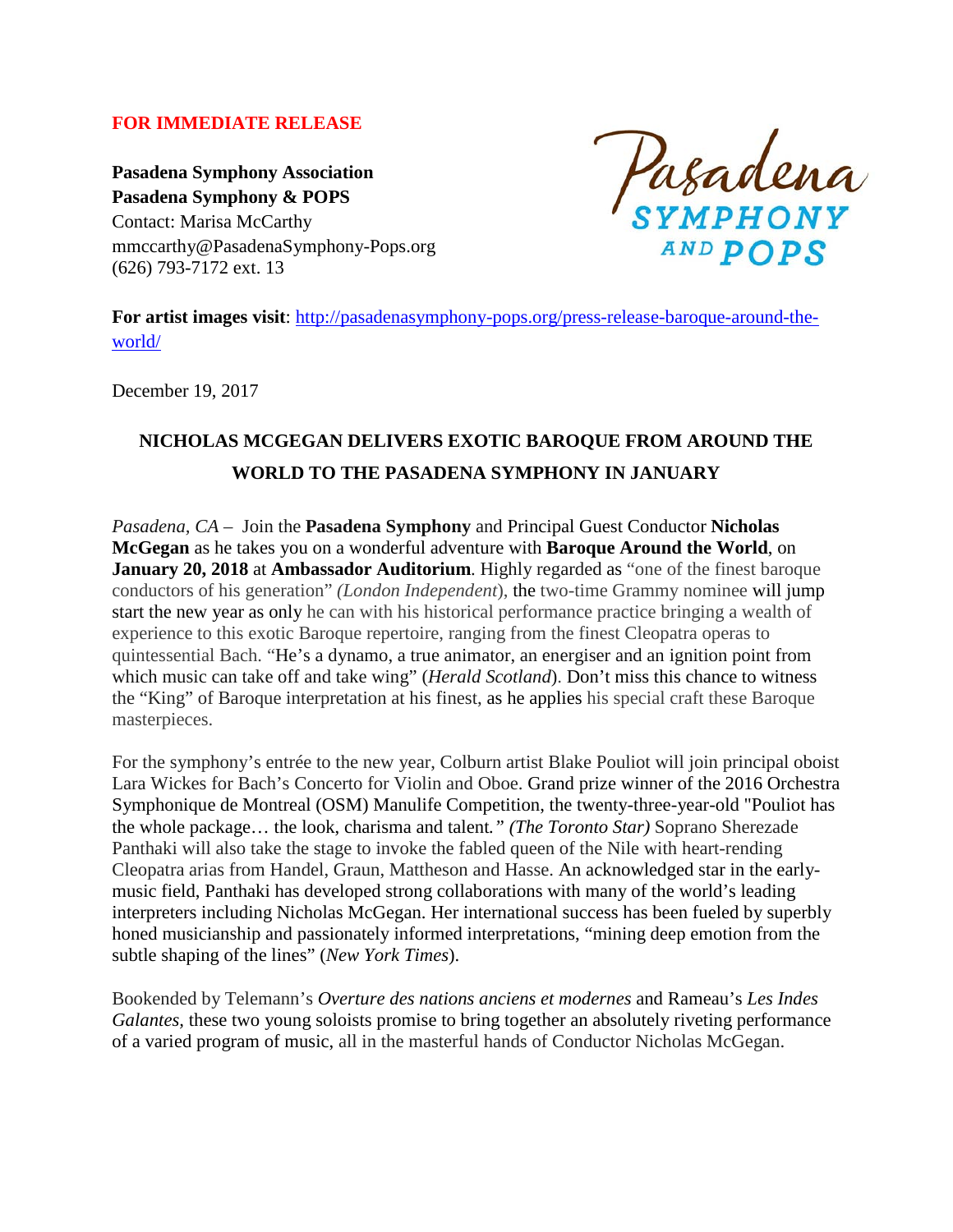The Pasadena Symphony provides a quintessential experience specially designed for the music lover, the social butterfly or a date night out, and the inner epicurean in us all. For those who want to learn more about the music, join us for Insights – a free pre-concert dialogue with Conductor Nicholas McGegan, which begins one hour prior to each performance. Patrons who plan to arrive early can also enjoy a drink or a bite in the lively Sierra Auto Symphony Lounge, yet another addition to the carefree and elegant concert experience the Pasadena Symphony offers. A posh setting along Ambassador Auditorium's beautiful outdoor plaza, the lounge offers uniquely prepared menus from Claud &Co for both lunch and dinner, a full bar and fine wines by Michero Family Wines, plus music before the concert and during intermission.

Performances on January 20, 2018 take place at both 2:00pm and 8:00pm at Ambassador Auditorium, located at 131 South St. John Avenue, Pasadena, CA. Subscriptions start at \$99 with single ticket prices starting at \$35. Tickets may be purchased online at [pasadenasymphony](http://www.pasadenasymphony-pops.org/)[pops.org](http://www.pasadenasymphony-pops.org/) or by calling (626) 793-7172.

## **IF YOU GO:**

• **What:** The Pasadena Symphony presents Baroque Around the World Nicholas McGegan, conductor Blake Pouliot, violin Sherezade Panthaki, soprano

|       | Telemann Overture des nations anciens et modernes         |
|-------|-----------------------------------------------------------|
| Bach  | Concerto for Violin and Oboe                              |
| Graun | "Tra le procelle assorto" from Ceasar e Cleopatra"        |
|       | Handel "Piangero" from Julius Ceasar                      |
|       | Hasse "Morte col fiero aspetto", Marc'Antonio e Cleopatra |
|       | Mattheson The Death of Cleopatra                          |
|       | Rameau Les Indes Galantes                                 |

- **When:** Saturday, January 20 at 2:00 pm and 8:00 pm
- **Where:** Ambassador Auditorium | 131 South St. John Avenue, Pasadena, CA 91105
- **Cost:** Tickets start at \$35.00
- **Parking:** Valet parking is available on Green Street for \$15. General parking is available in two locations: next to the Auditorium (entrance on St. John Ave) at the covered parking structure for \$10 and directly across the street at the Wells Fargo parking structure (entrance on Terrace at Green St). ADA parking is located at the above-ground parking lot adjacent to the Auditorium (entrance on St. John Ave.) for \$10. Parking purchased onsite is cash only.
- **Pasadena Symphony Lounge:** Located on the plaza at Ambassador Auditorium. Opens at 12:30 pm before the matinee and 6 pm before the evening performance.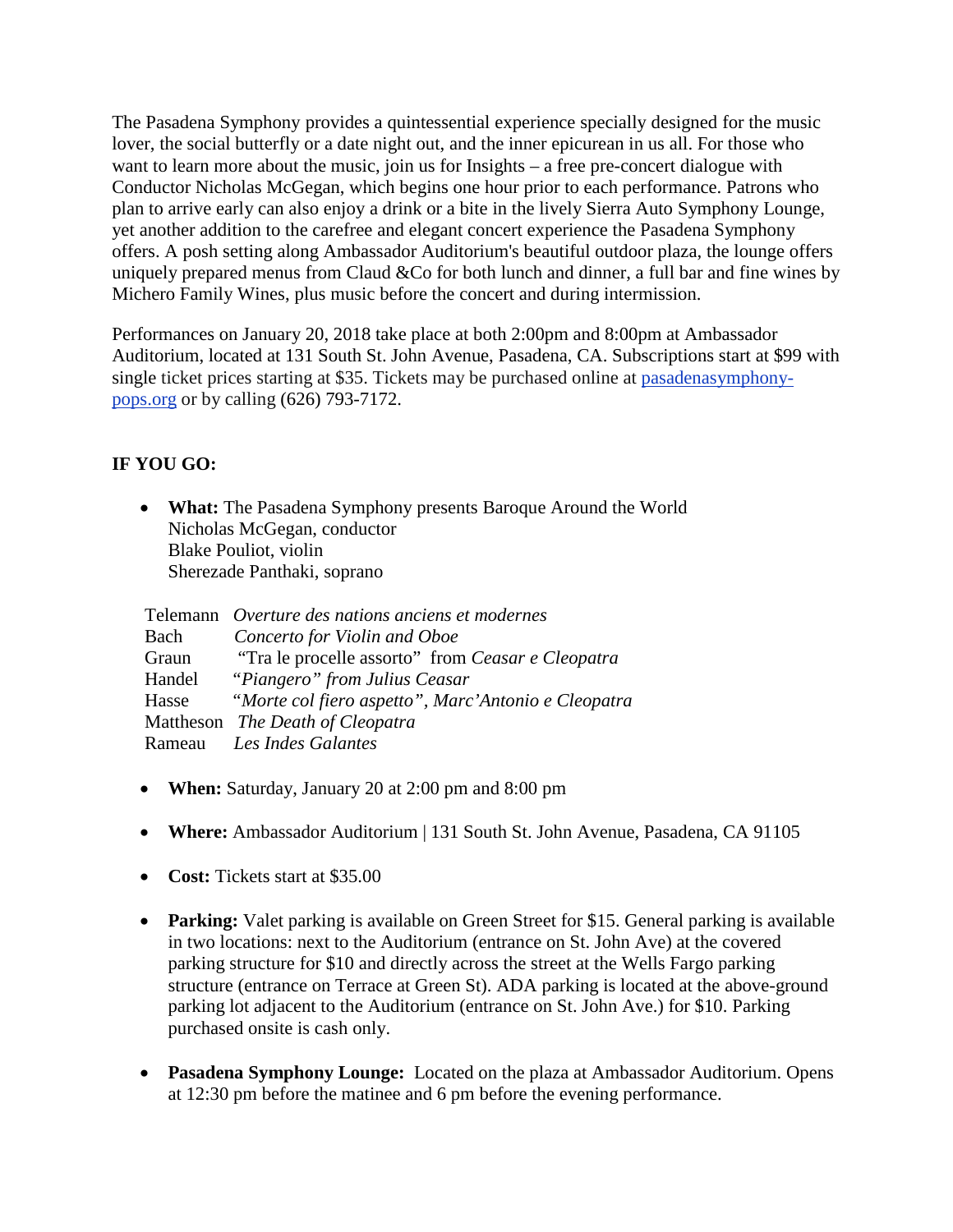• **Pre-Concert Discussion:** Pre-concert discussion with Conductor Nicholas McGegan begins one hour before curtain and is available to all ticket holders at no cost.

###

#### **ABOUT THE ARTISTS**

#### **NICHOLAS MCGEGAN**

Principal Guest Conductor

As he embarks on his fourth decade on the podium, Nicholas McGegan — long hailed as "one of the finest baroque conductors of his generation" (The Independent) and "an expert in 18thcentury style" (The New Yorker) — is recognized for his probing and revelatory explorations of music of all periods. In 2015 he begins his 30th year as music director of Philharmonia Baroque Orchestra and continues as Principal Guest Conductor of the Pasadena Symphony.

Best known as a baroque and classical specialist, McGegan's approach— intelligent, infused with joy and never dogmatic — has led to appearances with many of the world's major orchestras. At home in opera houses, McGegan shone new light on close to twenty Handel operas as the Artistic Director and conductor at the Göttingen Handel Festival for 20 years (1991-2001) and the Mozart canon as Principal Guest Conductor at Scottish Opera in the 1990s.

His 15/16 season features appearances with the Los Angeles Philharmonic (with which he has appeared annually for 20 years), St. Louis, BBC Scottish, RTÉ National, and New Zealand Symphonies; the Cleveland Orchestra/Blossom Music Festival; the Orchestra of St. Luke's at Caramoor and Carnegie Hall, and the Juilliard School. Under McGegan this season, Philharmonia Baroque Orchestra performs Scarlatti's La gloria di primavera at Carnegie Hall and throughout California's Orange County.

McGegan's extensive discography features eight releases on Philharmonia Baroque's label, Philharmonia Baroque Productions (PBP) including the 2011 GRAMMY® Award-nominated recording of Haydn Symphonies nos. 88, 101, and 104.

English-born Nicholas McGegan was educated at Cambridge and Oxford. He was made an Officer of the Most Excellent Order of the British Empire (OBE) "for services to music overseas." Most recently, McGegan was invited to join the board of Early Music America. Other awards include the Halle Handel Prize; the Order of Merit of the State of Lower Saxony (Germany); the Medal of Honour of the City of Göttingen, and a declaration of Nicholas McGegan Day, by the Mayor of San Francisco in recognition of his work with Philharmonia Baroque. In 2013, the San Francisco Conservatory of Music awarded him an honorary degree of Doctor of Music.

Visit Nicholas McGegan on the web at [www.nicholasmcgegan.com.](http://www.nicholasmcgegan.com/)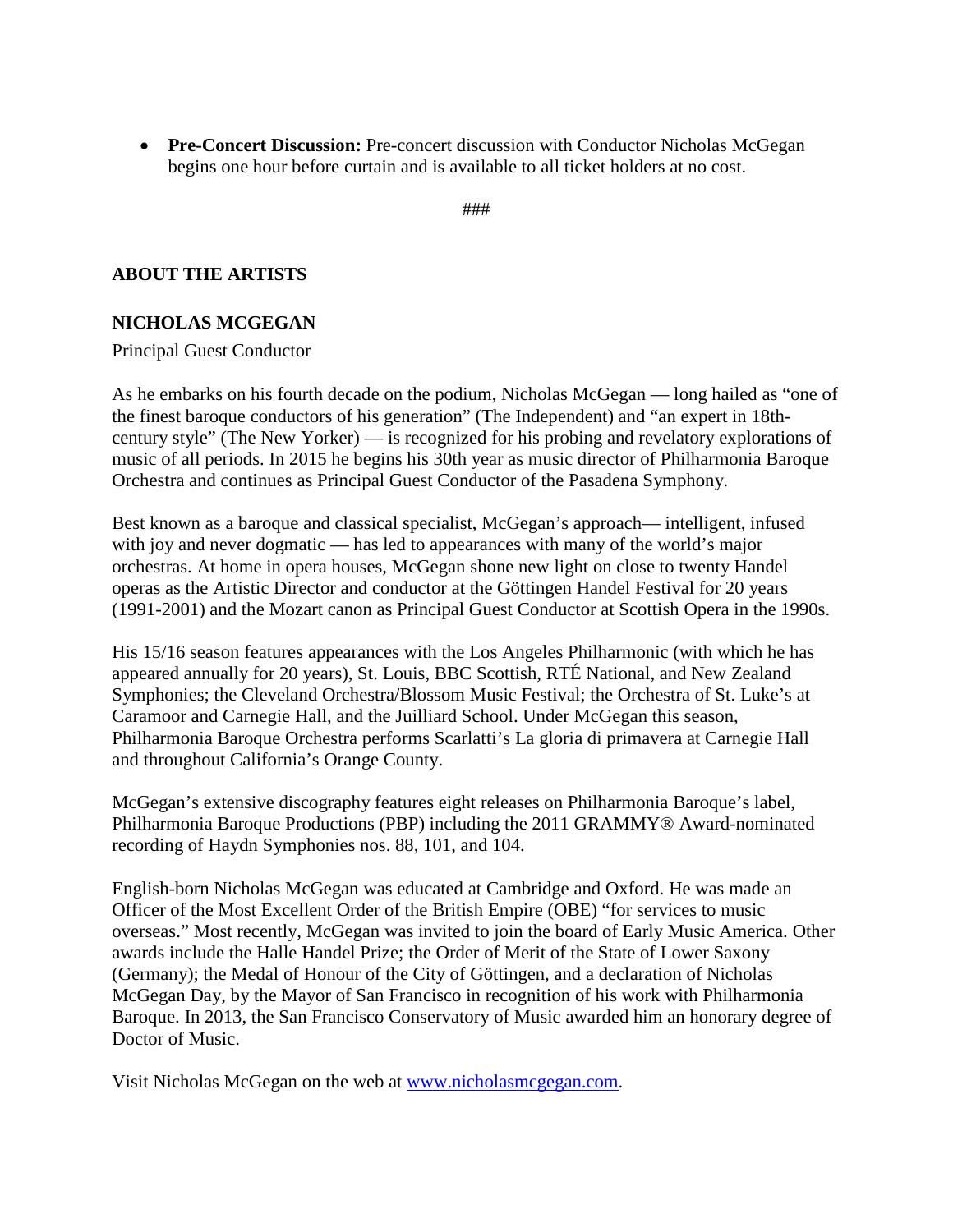#### **Blake Pouliot Violin**

Twenty-three-year-old Canadian violinist Blake Pouliot is the Grand Prize winner of the 2016 Orchestra Symphonique de Montréal (OSM) Manulife Competition, as well as the 1st Laureate of the Canada Council for the Arts's 2015 Musical Instrument Bank Competition. A charismatic and multifaceted performer, Mr. Pouliot has garnered many accolades as a concert violinist, starred in two successful films, made numerous television appearances, and performed as keyboardist in an award-winning pop band.

Since his solo orchestral debut with the Toronto Trinity Chamber Orchestra at age 11, Mr. Pouliot has performed as soloist with orchestras including the Aspen Philharmonic Orchestra, Calgary Philharmonic Orchestra, Hamilton Philharmonic Orchestra, the Jefferson Symphony Orchestra (Colorado), North York Concert Orchestra, Pacific Symphony, the Sofia Philharmonic Orchestra in Bulgaria, Toronto Symphony Orchestra, and the Colburn Orchestra at Walt Disney Concert Hall in Los Angeles; and with conductors including Sir Neville Marriner, Nicolas McGegan, Tito Muñoz, Carl St. Clair, Alain Trudel, and Hugh Wolff. Mr. Pouliot has also performed recitals in Chicago, Los Angeles, and was featured on Rob Kapilow's What Makes it Great? series at the Cerritos Center for the Performing Arts. Upcoming performances include debuts with the Ottawa Symphony Orchestra, and the Montreal Symphony Orchestra conducted by Vasily Petrenko; recital engagements at the National Arts Centre, Northern Arts & Cultural Centre and Orford Arts Centre, a solo engagement and a South American tour with the YOA Orchestra of the Americas in July 2017,

Mr. Pouliot has been featured on national radio by the Canadian Broadcasting Corporation and received the Canada Council for the Arts's Michael Measure Prize in 2013. As a result, he toured Canada that summer performing the Sibelius Violin Concerto with the National Youth Orchestra of Canada. Mr. Pouliot has also had the honor of performing a private recital for Canadian Prime Minister Stephan Harper in 2012.

As an actor, Mr. Pouliot has appeared on Canadian television programs Flashpoint and Warehouse 13. He has also performed as the narrator in Prokofiev's Peter and the Wolf with the American Youth Symphony at Royce Hall in Los Angeles in 2013. In 2012, as a member of the pop band S03 (Sum of Three), he performed in venues in and around Toronto as the city's Battle of the Bands champions. A composer as well as a performer, Mr. Pouliot earned first prize for his piano composition, Starlight on Water, at the 2010 Canadian Contemporary Music Festival.

Mr. Pouliot has attended the Aspen Music Festival and School, the Banff Centre Master Class Program, the National Arts Centre Young Artists Program, the Starling-DeLay Symposium at The Juilliard School, and the Canadian National Music Festival, where he won first prize for strings as well as the interdisciplinary Grand Prize. He has participated in master classes with many internationally renowned musicians including Pinchas Zukerman, Yo-Yo Ma, James Ehnes, and Leila Josefowicz, and has served as concertmaster of several orchestras, including the National Youth Orchestra of Canada, the Toronto Symphony Youth Orchestra, the New Music Festival Orchestra at the University of Toronto, and the Colburn Orchestra. Mr. Pouliot studied violin in Canada with Marie Berard and Erika Raum, and he completed his training as an associate of The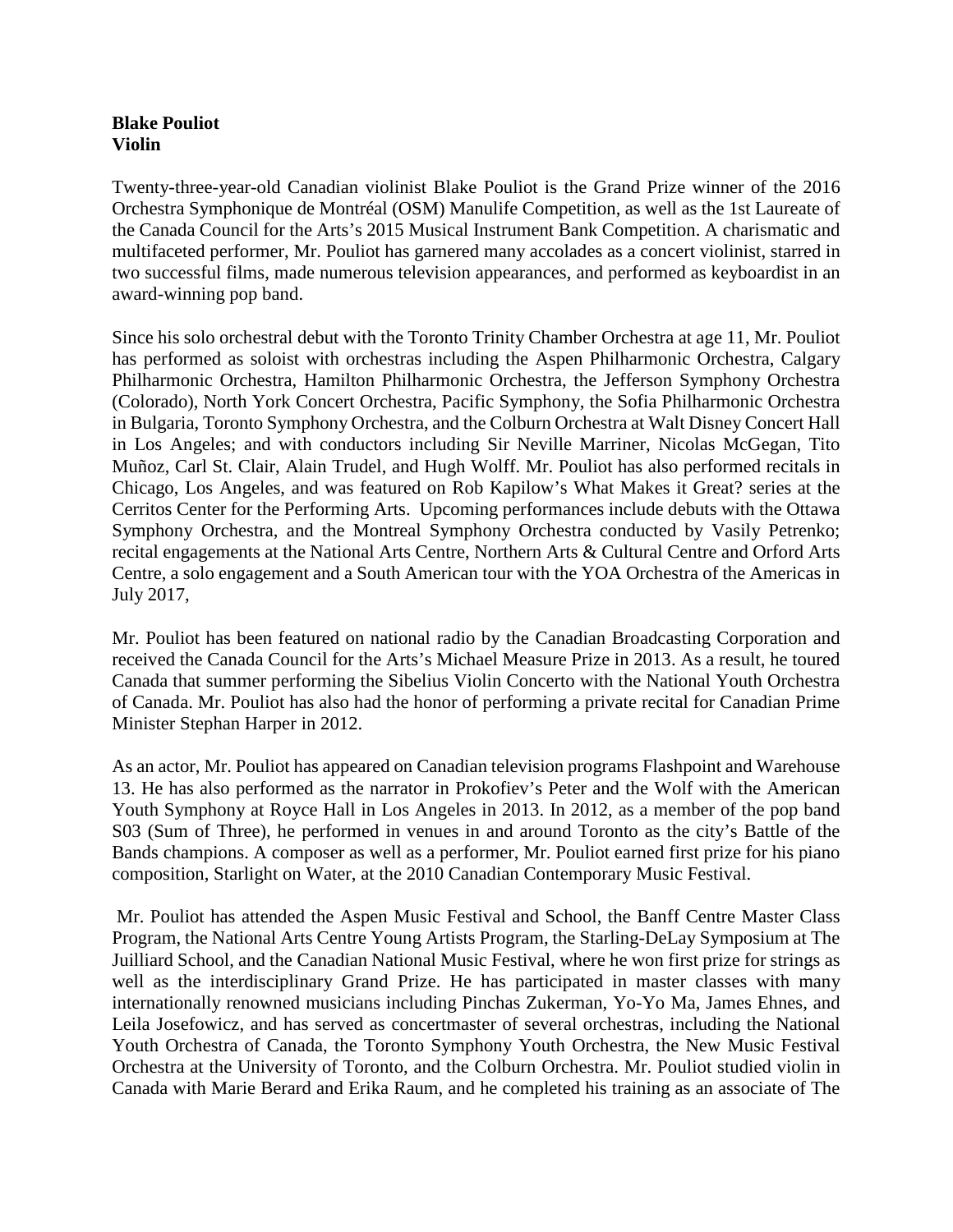Royal Conservatory of Music in Toronto. He is currently a Professional Studies Certificate candidate at the Colburn School Conservatory of Music in Los Angeles, California, where he studies with Robert Lipsett, the Jascha Heifetz Distinguished Violin Chair.

Mr. Pouliot performs on the 1729 Guarneri del Gesù, on generous loan from the Canada Council for the Arts Musical Instrument Bank.

#### **Sherezade Panthaki Soprano**

Soprano Sherezade Panthaki's international success has been fueled by superbly honed musicianship; "shimmering sensitivity" (Cleveland Plain Dealer), "astonishing coloratura with radiant top notes" (Calgary Herald); a vocal color "combining brilliance with a dark, plum-like tone" (The Wall Street Journal), and passionately informed interpretations, "mining deep emotion from the subtle shaping of the lines" (The New York Times). An acknowledged star in the earlymusic field, Ms. Panthaki has developed strong collaborations with many of the world's leading interpreters including Nicholas McGegan, Simon Carrington, the late John Scott, Mark Morris, Matthew Halls, Nicholas Kraemer, and Masaaki Suzuki, with whom she made her New York Philharmonic debut in a program of Bach and Mendelssohn.

Highlights of her current and recent seasons include Handel's Messiah with Bach Collegium Japan (Tokyo), National Symphony Orchestra (Kennedy Center, Washington D.C.), National Arts Center Orchestra (Ottawa, Canada), Calgary Symphony, and Nashville Symphony; Handel and Bach oratorios with the Philharmonia Baroque Orchestra in San Francisco; several productions with the Mark Morris Dance Group, including Handel's L'allegro, il Penseroso ed il Moderato, Purcell's Dido and Aeneas, and the title role of Galatea in the company's premiere performances of Handel's Acis and Galatea; Handel's Saul with the Tafelmusik Baroque Orchestra in Toronto; Orff's Carmina Burana with the Houston Symphony; Bach's St. John Passion, St. Matthew Passion, and Brahms Requiem with the late John Scott and the Choir and Orchestra of St. Thomas Fifth Avenue, New York City; numerous Bach cantatas and Mozart Requiem with Music of the Baroque (Chicago); Handel's Solomon with the Radio Kamer Filharmonie in Holland; Handel at Carnegie Hall with William Christie and the Yale Philharmonia; Bach's Christmas Oratorio and solo cantatas with the Orchestra of St. Luke's in New York city; Mozart's Exsultate, jubilate and Requiem with the Washington Bach Consort (Washington D.C.); and solo concerts of Bach, Handel, and Vivaldi cantatas with the Rebel Baroque Orchestra. She is a frequent soloist with the most accomplished early music ensembles in New York, including the Choir and Orchestra of Trinity Church Wall Street (with whom she performed on a Grammy nominated recording).

Born and raised in India, Ms. Panthaki holds an Artist Diploma from the Yale School of Music and the Yale Institute of Sacred Music, where she won multiple awards, including the prestigious Phyllis Curtin Career Entry Prize, awarded to launch the career of a student who demonstrates exceptional promise and talent as an artist. She earned a Master's degree from the University of Illinois and a Bachelor's degree from West Virginia Wesleyan College.